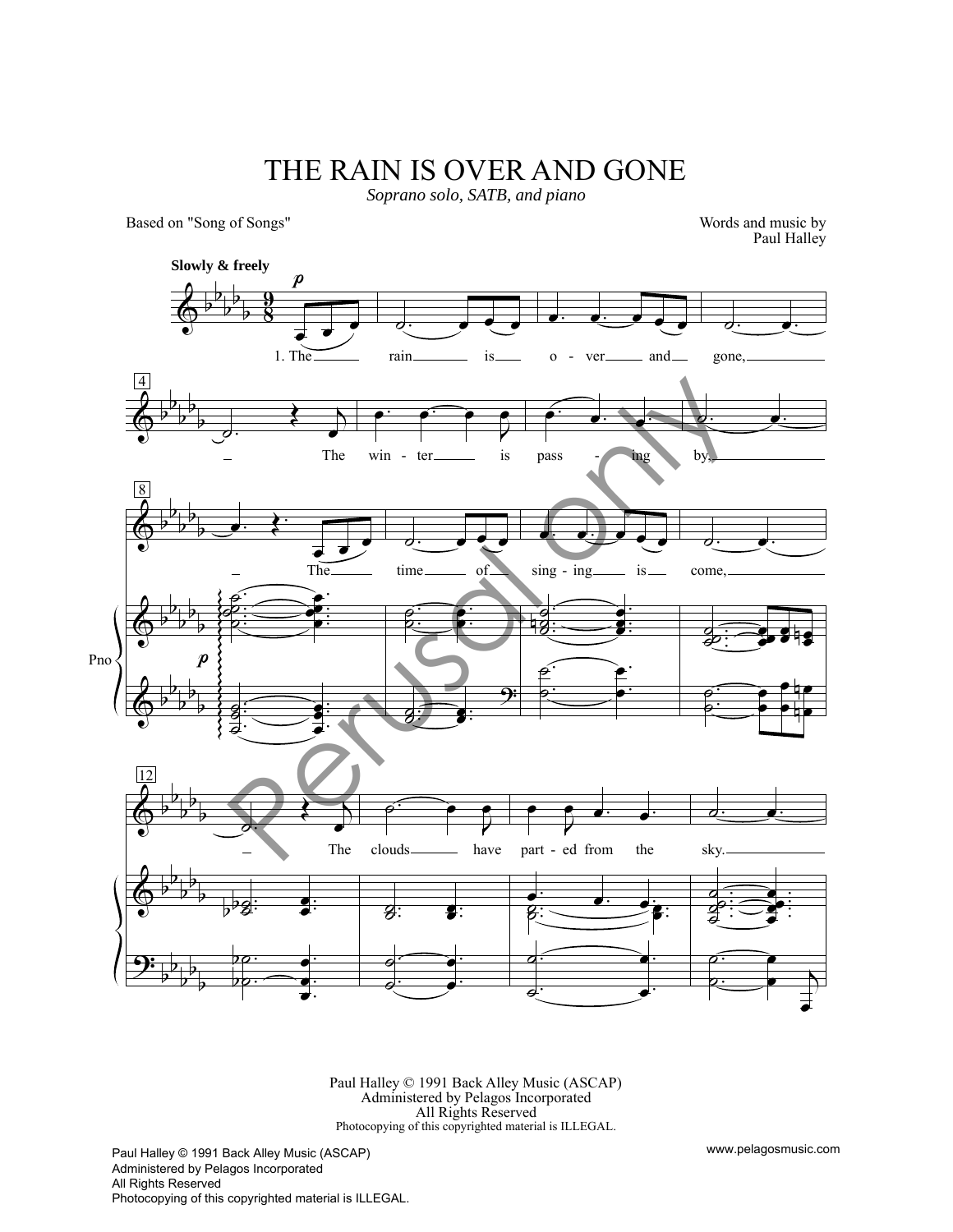







All Rights Reserved Photocopying of this copyrighted material is ILLEGAL.